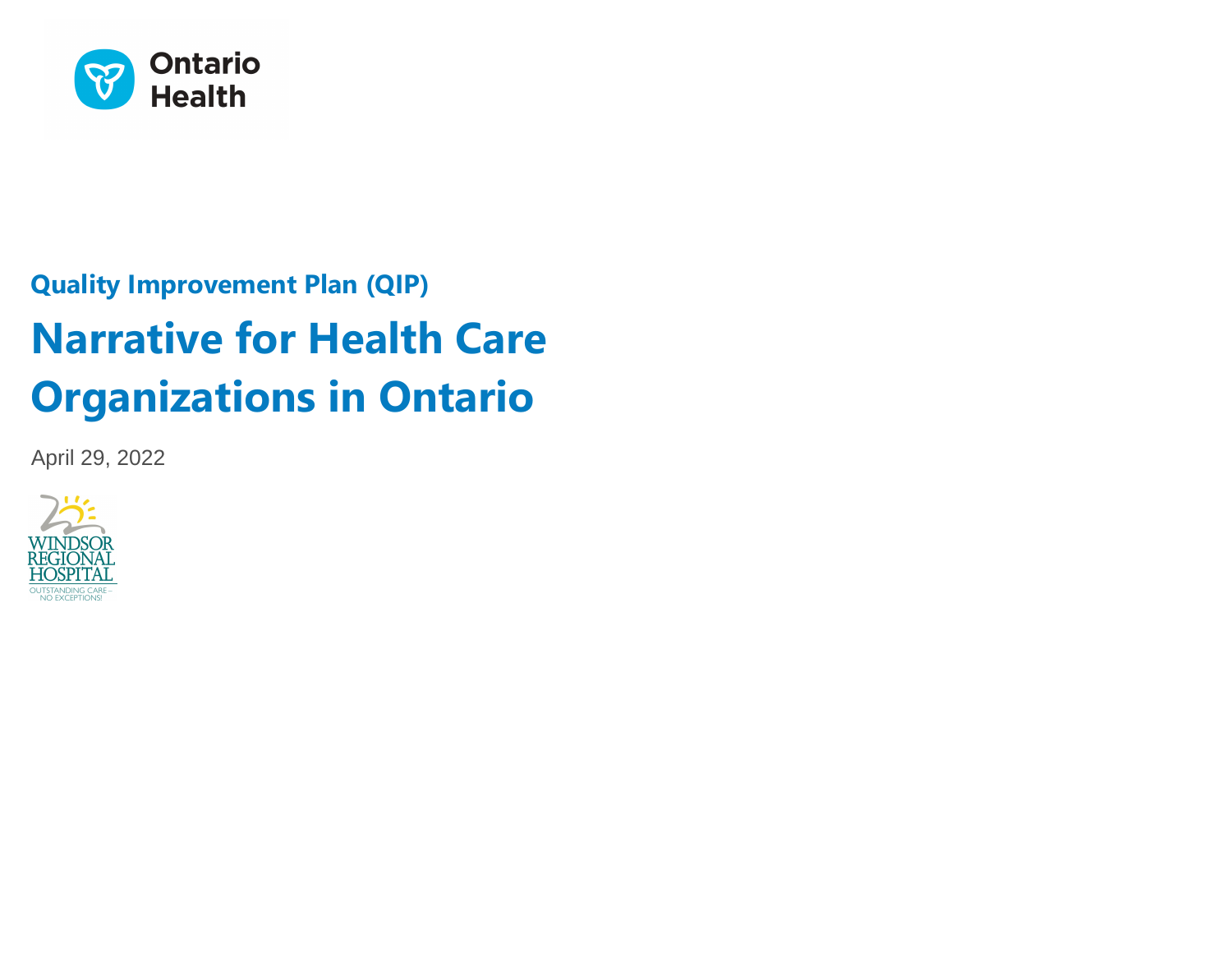### **OVERVIEW**

Message from President & CEO, David Musyj.

Windsor Regional Hospital (WRH), is the 15th largest hospital in Ontario and the 7th largest community teaching hospital. It serves a population of over 400,000 in the City of Windsor and the County of Essex, and provides tertiary and quaternary care to thousands more. We respectfully acknowledge that Windsor Regional Hospital occupies the traditional, ancestral and contemporary lands of the Niswi Ishkodewan Anishinaabeg: The Three Fires Confederacy) Ojibwe, Odawa and Potawatomi). We acknowledge the land and the surrounding waters for sustaining us and we are committed to protecting and restoring these lands from environmental degradation.

WRH's 2022/2023 Quality Improvement Plan (QIP) builds on our Vision of Outstanding Care… No Exceptions! The QIP aligns with the Ministry of Health Services Accountability Agreement (HSAA), and Windsor Regional Hospital's updated Strategic Plan (2021-2024). This year, the QIP introduces collaborative indicators (cQIP) that are intended to establish common quality improvement goals with the newly announced Windsor Essex Ontario Health Team (WEOHT).

The QIP reflects Windsor Regional Hospital's overall mission to provide quality person-centered care services to our community. The work of 4200 staff, 538 physicians, and over 800 volunteers demonstrates compassion, commitment and excellence in the pursuit of our vision. Our vision for the future, was further realized in March 2021 with the Government of Ontario's funding

announcement of the Stage 2 planning costs for the development of the new Windsor Regional Hospital acute care hospital for Windsor Essex.

Covid-19 has reinforced that a continued, focused commitment to quality is vital, and while we have been forced to adapt quickly, the pandemic has served as a catalyst for change and collaboration. WRH continued to provide lifesaving care to our patients while providing support to our community: supporting long term care, rest and retirement homes, and congregate care settings; opening a COVID-19 field hospital for LTC residents; opening COVID-19 assessment centers with drive–through and mobile sites to reach the underserved and migrant workers; scaling-up operations to open mass vaccination centers contributing to 79.7% (as of March 31st, 2022) of Windsor and Essex County being fully vaccinated, and 100% of WRH staff being fully vaccinated; and, supporting our emergency first responders as they protected our community from those opposing public health mandates and measures with protests and the blockade that closed the Ambassador Bridge in February 2022.

The past two years, can be summarized with one phrase: "Together WE Stay Strong". This motto is shown across the hospital representing the resiliency and commitment of our staff. In so many ways our staff and patients have confronted challenges brought about by the pandemic with remarkable courage and strength. The 22/23 QIP reflects quality themes that support our vision for a high performing health care system. This year, the introduction of collaborative QIP (cQIP) indicators complement the hospital level indicators. The cQIP indicators are intended to focus on provincial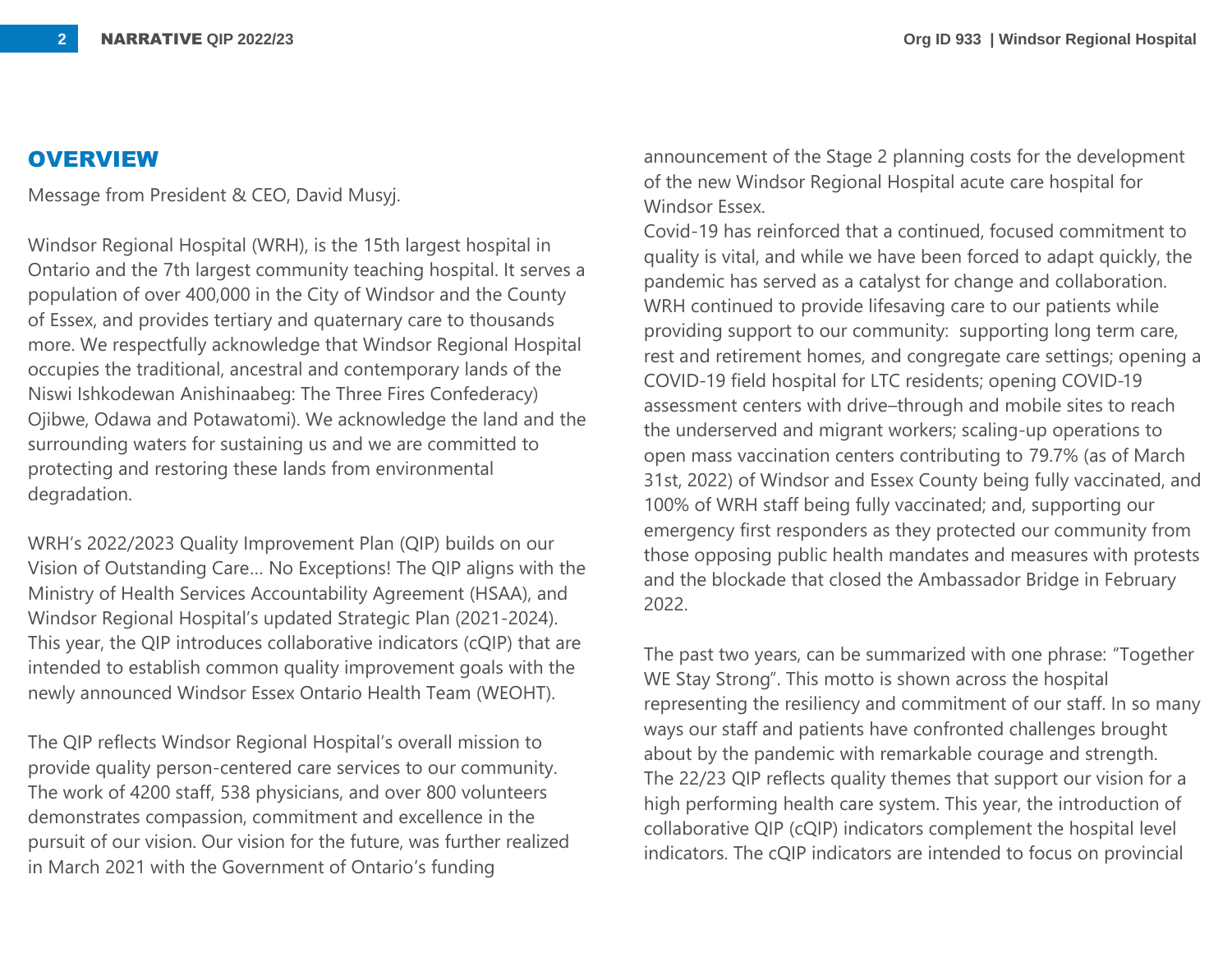priorities to drive improvement of population health outcomes by aligning efforts across OHT partners and encouraging a culture of equity and quality improvement.

The 22/23 QIP was vetted through various teams and committees including: the Executive, the Patient and Caregiver Council, Finance Committee, Medical Advisory Committee (MAC), and the Quality of Care Committee of the Board, who made the recommendation to the Board of Directors for approval. The QIP sets aggressive targets with planned improvement initiatives, reflecting a multiyear strategy that supports the tenets of the operating model for our two acute care sites.

The QIP focuses on the four hospital priority indicators and the two collaborative indicators and includes the following:

Hospital Priority Indicators

- Discharge summaries sent from hospital to community care providers within 48 hours of discharge
- Patient Experience -"Did you receive enough information upon leaving the hospital?"
- Number of Workplace Violence Incidents
- Medication Reconciliation at Discharge
- Ontario Health Team Collaborative Indicators (cQIP)
- Percentage of inpatient days with an Alternate Level of Care **Designation**

• NEW: Number of people whose first point of contact for a mental health and/or addiction-related

condition is the Emergency Department

The QIP is intended to inspire conversation about quality among our patient and family representatives, board members, leaders, physicians, and clinical and non-clinical staff. Our change ideas are intended to result in performance improvement stimulating new ways of thinking about how to improve quality. Performance improvements are achieved by collaboration among sectors, research of best practices, consultation and support with our health care partners, review of our own data, setting ambitious targets, and most notably, feedback from staff, patients, and their families. The reactivation of the QIP is a positive step forward, reinforcing the plan to begin a stable but undoubtedly long recovery period, cautiously returning to "normal" operations.

## **REFLECTIONS SINCE YOUR LAST QIP SUBMISSION**

Throughout this pandemic, WRH remained unwavering in its commitment to outstanding and compassionate care. While facing the COVID-19 pandemic head on, we also tackled the challenges brought about with the implementation of a new Hospital Information System (HIS), and, at the same time rallying the community behind plans for a new acute care hospital. The pandemic and other events that occurred over the past two years have pushed us even more toward responsible stewardship and innovative thinking.

The pandemic has also taught us about the value of community partnerships. As a hospital system, we were tasked with the honor of helping to lead our community through the most turbulent time of our generation. We supported long term care homes in their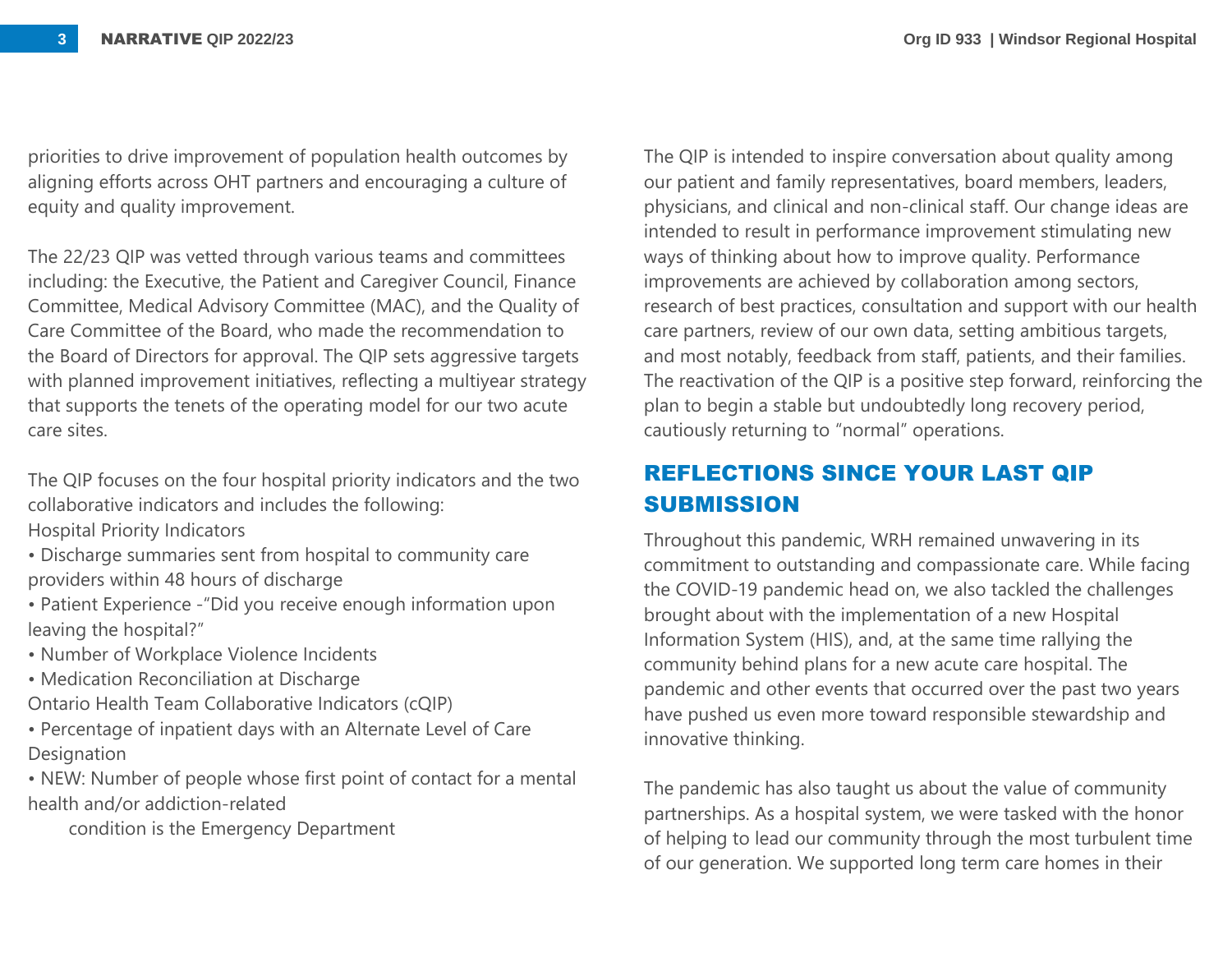efforts to care for the vulnerable and elderly by opening a COVID-19 Field Hospital in partnership with St. Clair College for patients from LTC infected and/or dying from the virus. We supported measures locally to rapidly scale-up operations to test and vaccinate thousands of individuals working in the agricultural food sector as well as other vulnerable settings. We created COVID-19 clinical assessment centers for adults and children, and then further expanded operations to include monoclonal antibody therapy as a way to prevent severe symptoms from developing in those at high risk. We worked closely with our Public Health and community partners to convert stadiums and academic centers (St. Clair College and the University of Windsor), and big box shopping venues (the old "Sears" building) into mass vaccination centers. We ensured that the mass vaccination centers responded to the unique needs of our community including seniors, children, those with complex medical conditions and our indigenous community, while also vaccinating the general public. Reports early on in the pandemic showed that COIVD-19 was disproportionally impacting racialized communities. WRH and the Southwest Aboriginal Access Centre (SOAHAC) partnered to identify and encourage the Indigenous community in Windsor-Essex to get vaccinated. The vaccination center created an environment with tribal printed curtains, cedar washed walls and smudging ceremonies to create a welcoming space. The Every Child Matters movement further reinforced the importance of reconciliation and our collective need to embrace all peoples' cultural experiences.

All of this work over the past 2 years has been in the face of rising numbers of hospitalizations and deaths related to COVID. As of

March 31st, 2022 in Windsor–Essex, 598 individuals passed away as a result of COVID; 391 in hospital.

The increased hospitalizations and hospital overcapacity during Waves 1 and 2, prompted our need for support from other hospitals. At the same time, the Ontario Government, issued Directive 2 to preserve hospital capacity, ramping down nonemergent and non-urgent surgeries and procedures. Karen Riddell, Chief Nursing Executive (CNE) and Chief Operating Officer (COO) stated," Hospital partners across the region stepped in to alleviate the pressure by accepting patients from WRH…and WRH was able to reciprocate during Wave 3, when our capacity allowed us to offer support to other hospitals from the greater Toronto area and Manitoba which were overwhelmed by hospitalizations and over capacity". With the most recent lifting of Directive #2, Chief of Staff (COS) Dr. Wassim Saad stated, "The hospital will gradually work toward completing the back log of cases. Internal initiatives put in place to respond to the elective surgical cases awaiting to be completed include consolidating ambulatory clinics to one site, moving cases out of the main OR into the ambulatory area, moving cases out of the ambulatory area into the community, reducing inhospital and ICU stays, moving procedures such as cataract surgeries and vitrectomies to an offsite location, and lastly, increasing OR technology and equipment".

While surges in hospitalizations remain a constant issue, the pandemic also created challenges related to ALC's, with longer lengths of stay and diminished bed capacity in long term care, rest homes and congregate care settings. As one of the top performers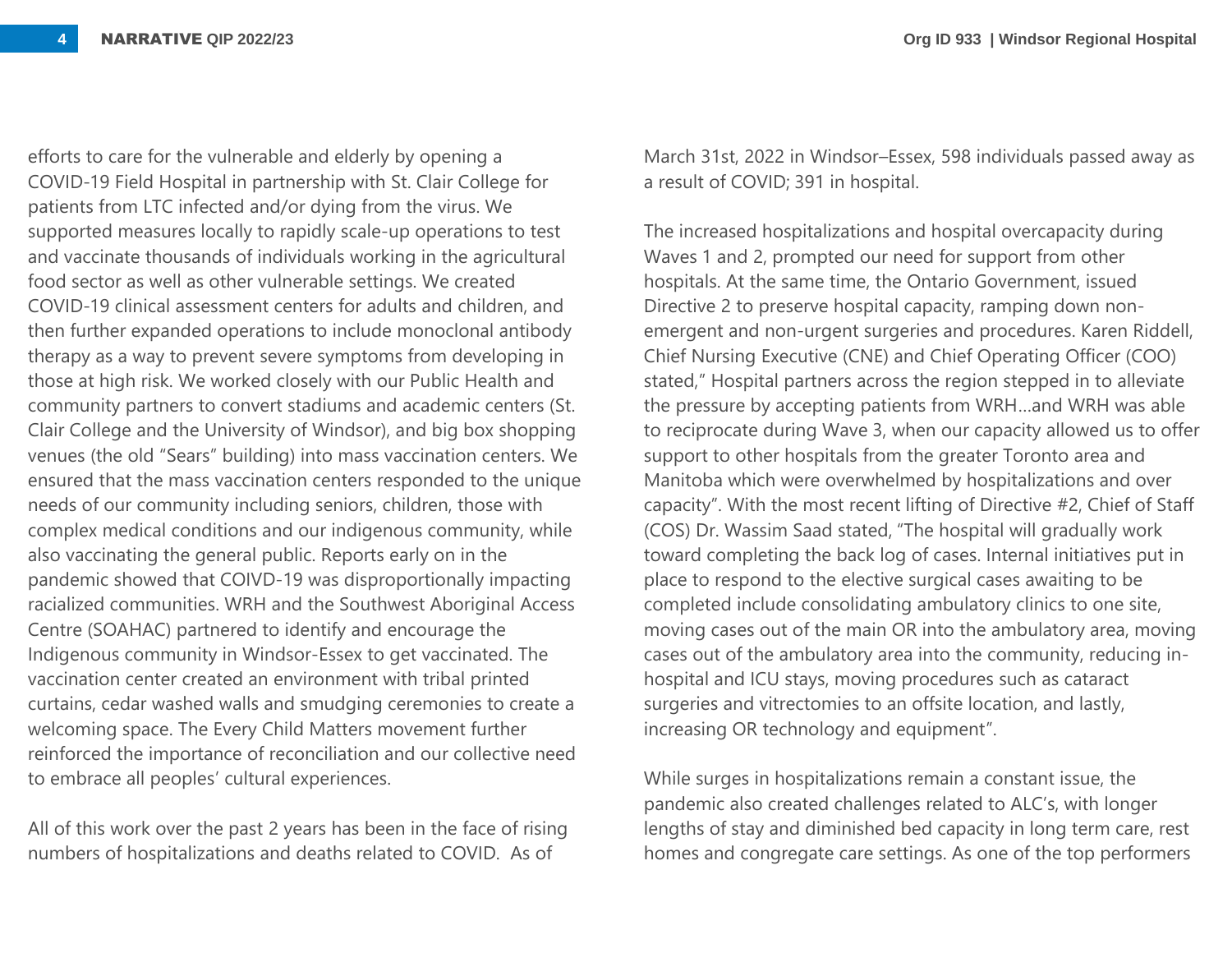in the province over the past few years, WRH's current overall rate (5.1%) shown below, remains below the provincial average (~13.5%). Ongoing collaboration with community partners and the utilization of enhanced community service plans has been key to lower rates of ALC's

The "percentage of inpatient days with an Alternate Level of Care Designation" is one of the new cQIP indicators for this upcoming year, and will now be the collective focus of the newly formed Windsor Essex Ontario Health Team.



## **PATIENT/CLIENT/RESIDENT PARTNERING AND RELATIONS**

Patient engagement is fundamental to the QIP's core objective of

continually improving the care experience for patients and their families. Involving patients and families in the care provided is embedded in the culture at WRH. The Patient and Caregiver Council (PCC) met to review the QIP and provide their feedback. To ensure the highest level of care is delivered, the PCC offered insight, as they often do with professional staff, nurses, and other health care providers,

When health care is perceived though the eyes of the patient, family/ caregiver, research shows that the quality of care rises, costs decrease, provider satisfaction increases and the overall patient care experience improves. Patient satisfaction is one of the more difficult indicators to improve upon and can take years for an initiative focused on patient experience to show improvement. This upcoming year we will continue to focus our attention on the QIP indicator "ensuring that patients receive adequate information about their health and their care at discharge".

Restricted essential caregiver polices adopted throughout the pandemic have been difficult for patients and their families/caregivers, especially those grieving the loss of a loved one. These policies have been necessary to keep people safe and lessen the transmission of COVID. To offer some comfort to patients and their families, the Virtual Assistant Program supported alternative methods such as telephone and virtual/video visits, allowing patients to connect with their loved ones during all stages of care.

For care to be truly patient centered, it must be coordinated, collaborative and integrated ensuring the right patient, receives the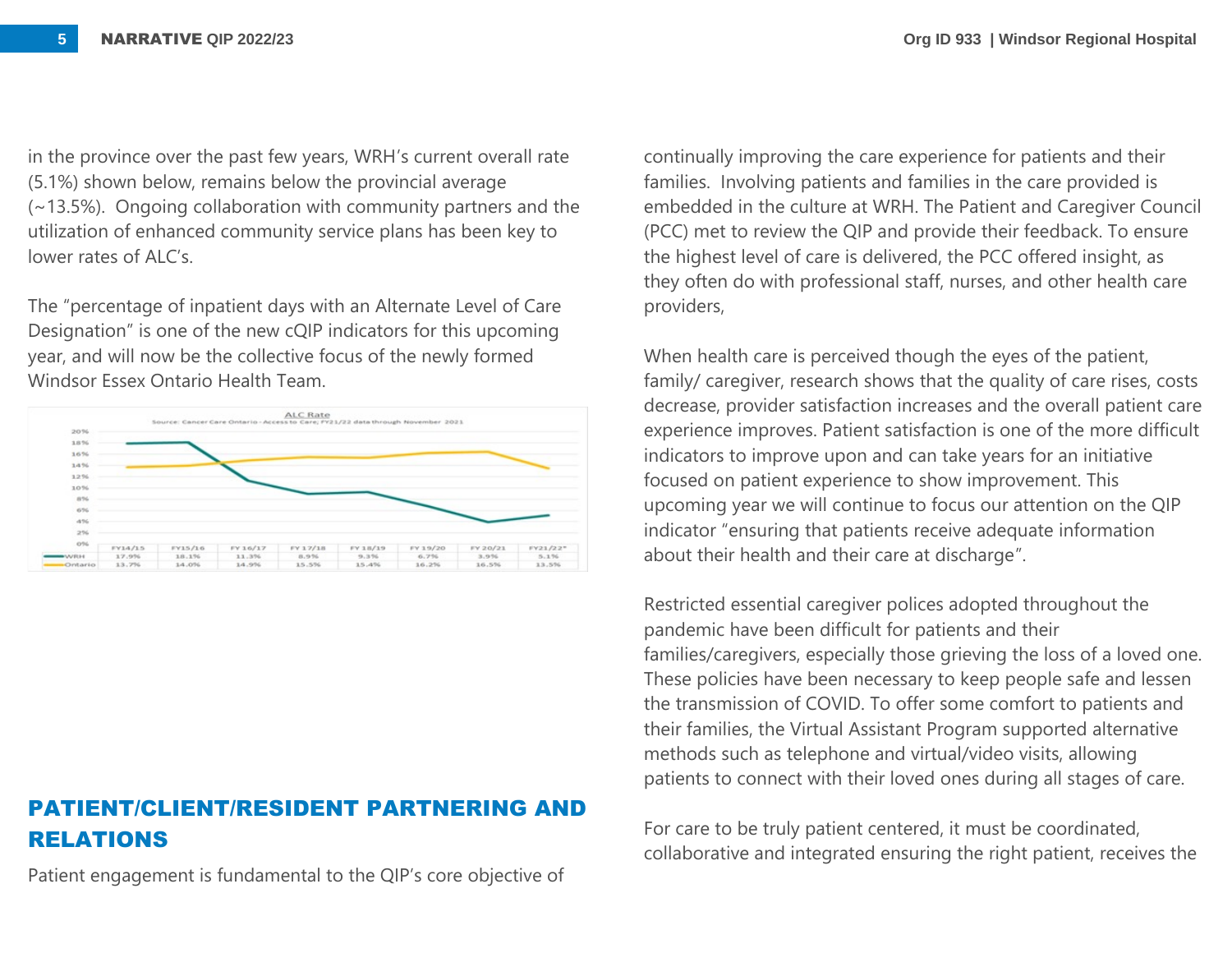right care, at the right time. The realignment of programs and services across Windsor's two acute care hospitals back in 2013 provided the necessary first step toward the future of healthcare in our community. We look to the future of health care within an integrated system and with WRH's new single site acute care hospital. The creation of the Windsor Essex Ontario Health Team in 2022 further supports the goal of integrated care ensuring transition from one care setting to another with fewer barriers. The formalized connections to support coordinated and efficient care across the continuum creates a complete system of care that is inter-connected and works for every patient.

#### **PROVIDER EXPERIENCE**

Health care staff have been overburdened by the tremendous and ongoing stress related to the pandemic. The global shortage of health care workers, especially nurses, also challenged WRH from a health and human resource (HHR) perspective. Various strategies were implemented to support our staff, keep them safe and help mitigate these challenges. WRH provided staff with appropriate personal protective equipment (PPE) as well as providing takehome rapid antigen tests to help keep families safe and lessen the transmission. Leadership worked hard to communicate and engage staff in meaningful ways. The CEO's morning update (email sent each morning at 6 am) provided all staff with the most up to date and relevant information. On a regular basis, senior leaders hosted virtual town hall ZOOM meetings allowing staff to ask questions or raise concerns. A weekly segment on a local radio station, had the CEO, Chief of Staff or the CNE/COO as guests providing COVID updates and answering questions from the public.

Other strategies to sustain and build the WRH workforce included innovative recruitment and retention strategies and safe workplace initiatives. Providing new nursing hires with pay incentives and rehiring retired staff back into the workforce were strategies used to augment clinical and non-clinical areas. Additionally, one of the most successful human resource programs was the Undergraduate Nurse Employee (UNE) program. Karen Riddell (CNE/COO) stated, "The program was introduced early in the pandemic to bolster the HHR capacity and later expanded to include undergraduate respiratory therapy employees to assist with the increased demand. Overall, the program further strengthened the partnerships with the University of Windsor and St. Clair College. Over 200 UNE's were hired to work in clinical, including COVID specific areas, as well as the COVID Assessment and mass vaccination center".

Unfortunately, the pandemic and the resulting vaccine mandates and public health measures, brought about a rise of threats and/or threats of violence toward the hospital and health care workers. The protests and rallies included a small but vocal minority, culminating locally in the trucker's convoy in February 2022 that resulted in the closing of the Ambassador Bridge - the international border crossing between Canada and the United States. WRH has a zero tolerance approach to threats toward health care and health care workers and workplace violence. WRH remains committed to provide a safe, healthy and secure work environment where the dignity and worth of every person is respected. This is reflected in WRH's 'Creating a Safe Workplace' Program and in this year's QIP indicator 'Reduce the Incidence of Workplace Violence'. WRH has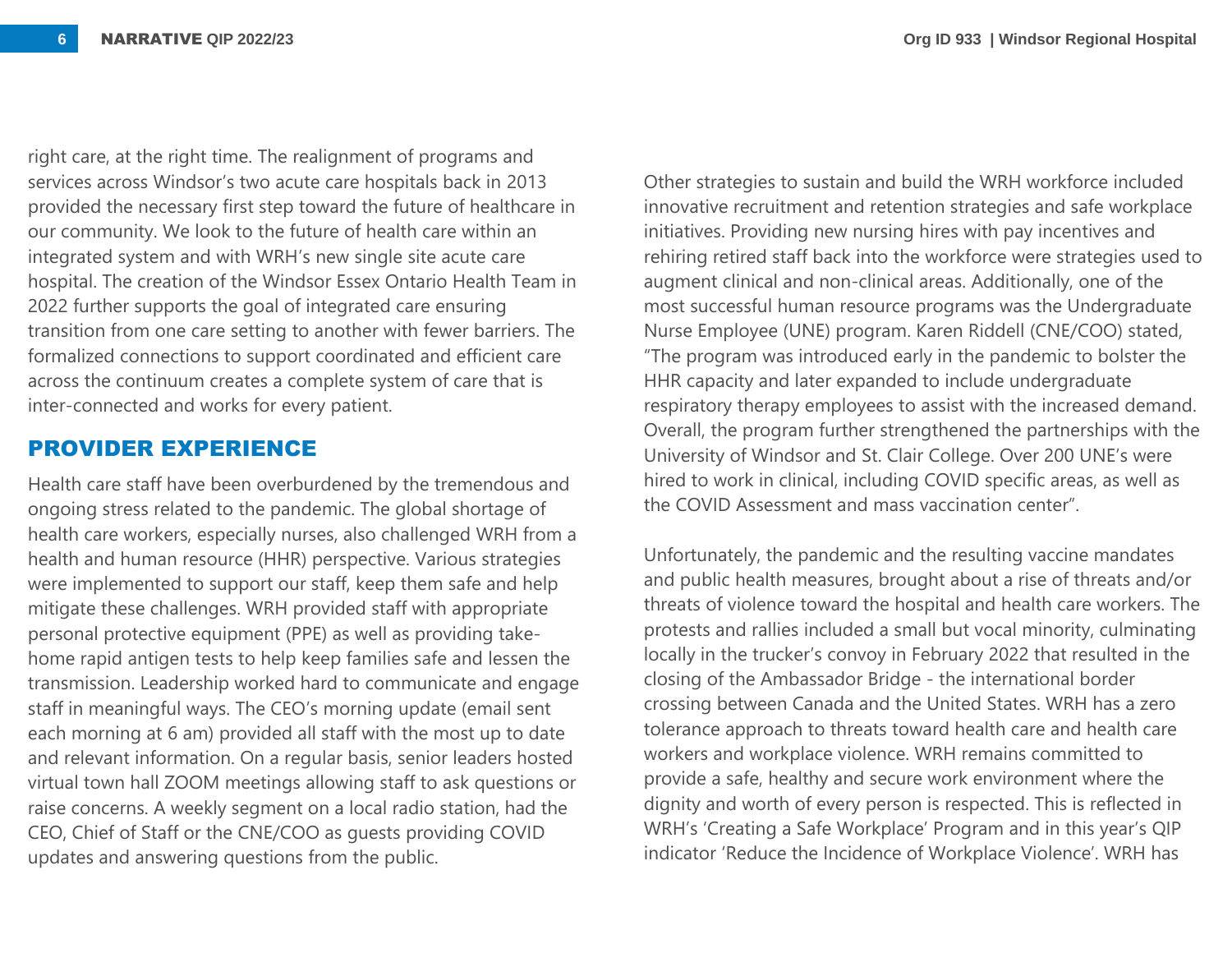also taken extra precautions in protecting their employees: police on-site presence 24/7 in our mass vaccination centers and entrances to our hospital sites; internal alerting system and emergency preparedness ensured that the hospital is ready for emergent situations in the community. Other safety measures support efforts to ensure that staff and residents of Windsor Essex are safe by bringing local authorities together including police, fire and ambulance services.

In response to the resiliency and strength shown by our staff, our Board President Mr. Anthony Paniccia said it best, "I want to make sure I thank all our WRH team members for their dedicated, compassionate care and support this past year. As stated on our building – heroes work here. Every single one of them".

## **EXECUTIVE COMPENSATION**

The 22/23 QIP is linked to performance based compensation for all non-union staff, and is consistent with the Excellent Care for All Act. This link to performance establishes how leadership will be held accountable for achieving targets set in the QIP. The performance based compensation allows all non-union staff to have an opportunity to earn up to a 2% bonus, and the CNE, COS and CEO up to a 5% bonus. The results for the performance based compensation, over the past 11 years, ranged from 43.5% to 83% of the bonus.

This year, ten (10) quality improvement indicators were selected for the performance based compensation and given a weighting. The indicators include:

- Alternative Level of Care (ALC) Rate;
- Inpatient Discharge by 1100;
- Patient Experience –Did you receive enough information when you left the hospital?
- Emergency Department Wait Time for an Inpatient Bed;
- Hospital Standardized Mortality Ratio;
- Medication Reconciliation at Discharge;
- 7 Day All Cause Readmission for Our 7 Focus QBP's;
- Hospital Acquired Infection Rate;
- Overall Hand Hygiene Compliance (4 moments);
- Patient Falls with Injury for Admitted Patients;

These performance indicators are also incorporated into the Board, Corporate, and Program Scorecards and are updated weekly and/or monthly with ongoing tracking and monitoring.

Finally, during this time of global unrest… Peace for Ukraine.